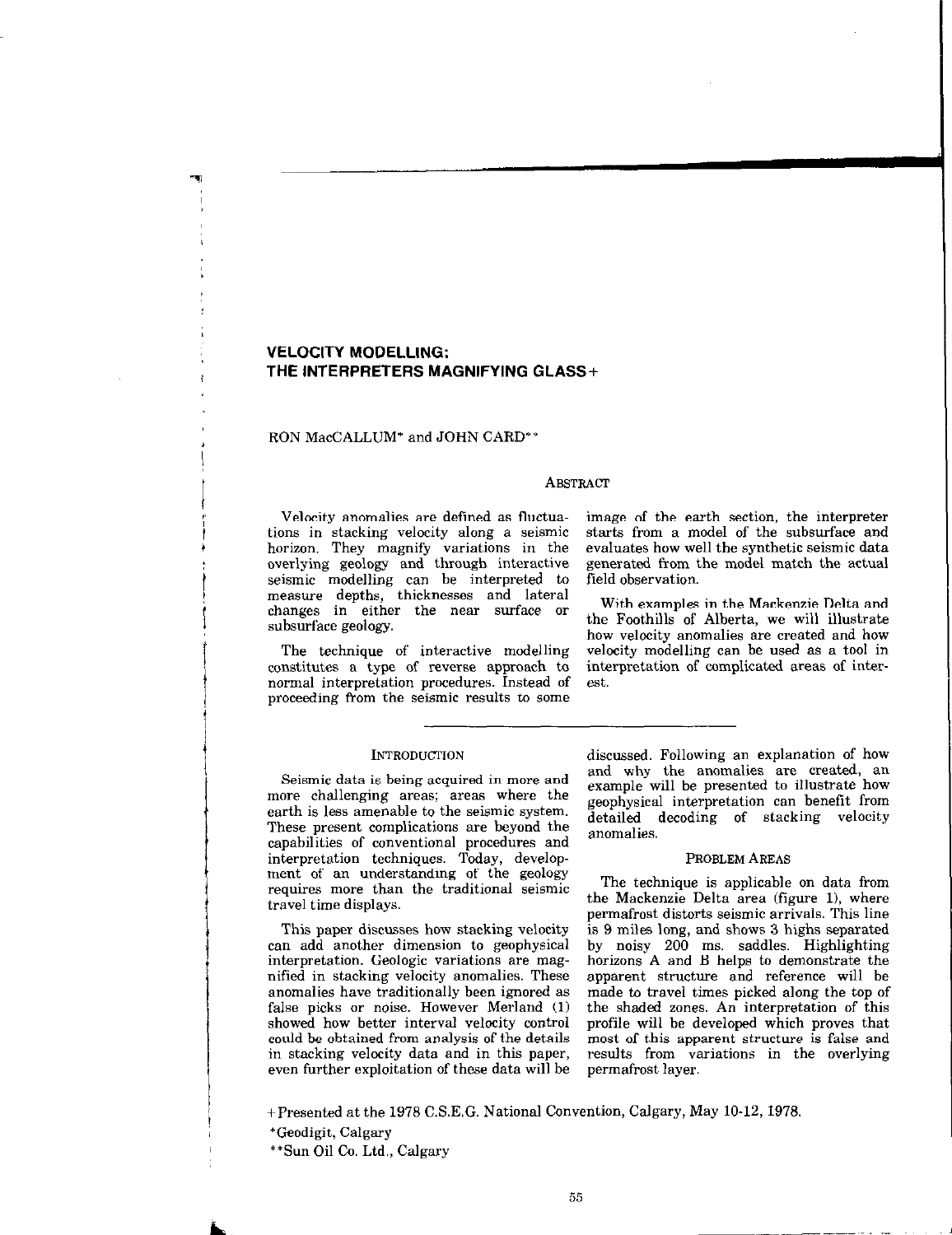An analogous problem in seismic interpretation is illustrated using a depth model of an Alberta Foothills play (figure  $2$ ). The model is about 6 miles long and shows 20,000 feet of sediment for which thicknesses and velocities are realistic for the Foothills area. A sheet of Mississippian and Devonian carbonate is thrust over Cretaceous sediments. This . faulted sedimentary sequence overlays the Cambrian basement which has a smooth west dip across the profile.

The seismic interpretation problem is again due to distorted travel times. A synthetic time section was generated (figure 3) using wave  $(54)$ equation modelling to simulate actual seismic 24 Feld Selenic Data data, including all possible diffraction patterns. The events from within the thrusts are Fig. 1. recognizable but notice particularly the reflection from the Cambrian. The smooth west dip is now distorted by a 100 ms The intepretation technique will be shown down-to-the-East fault. The "real" geology is but first it is necessary to review some down-to-the-East fault. The "real" geology is but first it is necessary to review some almost impossible to interpret from this time principles of stacking velocities to dealmost impossible to interpret from this time section. However, by also interpreting vel- monstrate that velocity anomalies are created ocities, and particularly the stacking velocity in seismic data by the effect on normal anomalies, the geophysicist can understand moveout of raypaths distorted by geology the complex geology.





Fig. 2.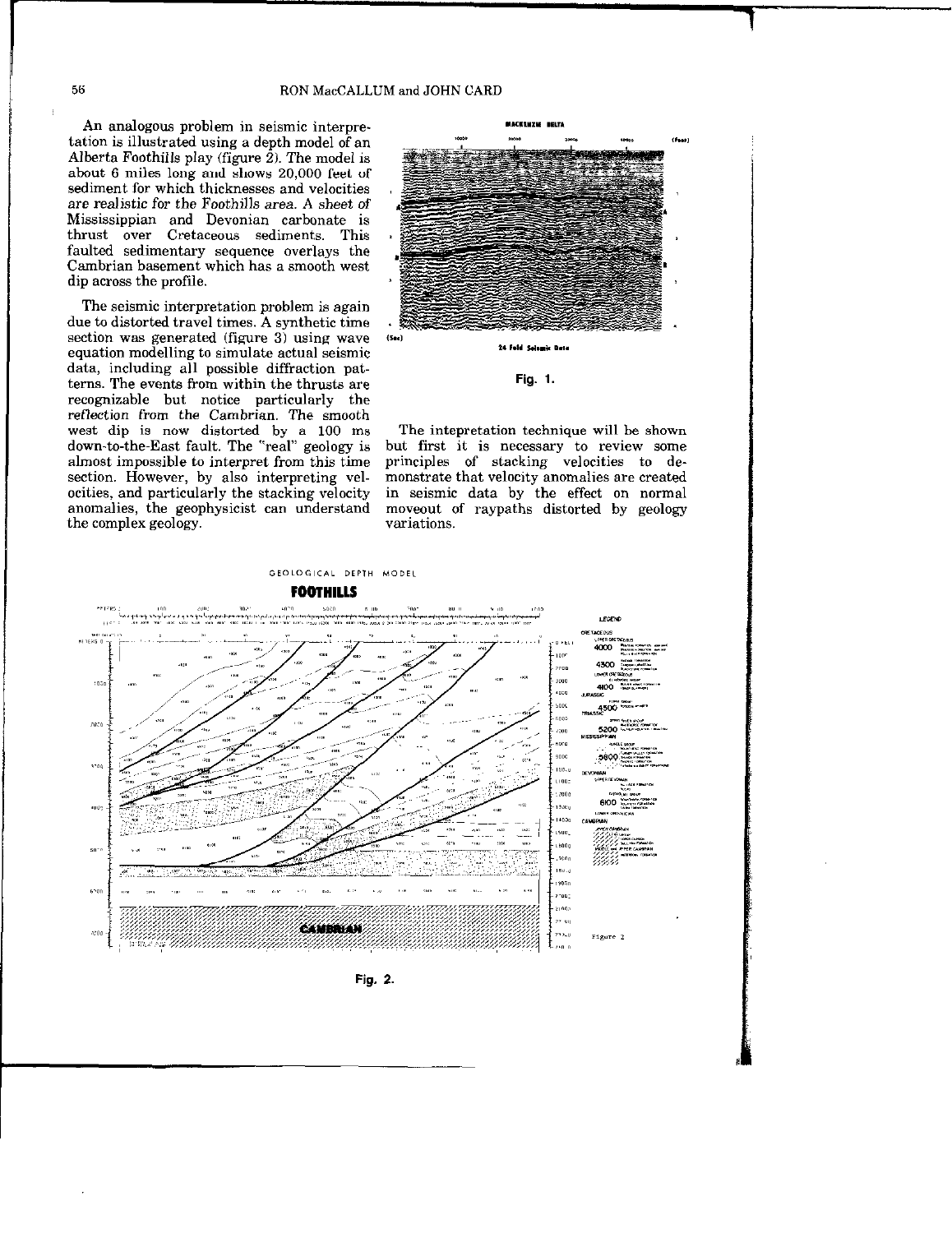

Fig. 3.

 $\left\{ \right.$ 

;<br>}<br>!

i

i

 $\frac{1}{2}$ 

 $\ddot{\phantom{a}}$ 

 $\frac{1}{2}$ <br>f<br>f<br>f<br>f<br>f<br>f<br>f<br>f<br>f<br>f<br>f<br>f<br>f<br>f<br>f

I

I<br>I<br>I

I<br>I

c

1,

There are four types of velocities significant to geophysicists: interval, average, RMS and stacking.

RMS and stacking velocities are usually considered synonymous. This is not a valid assumption. The difference can be demonstrated using a model (figure 4) of the Mackenzie Delta profile. The permafrost layer, with a velocity of  $10,250$  ft/sec, varies in thickness above a relatively smooth reflector buried between 4,000 and 5,000 feet. From the interval velocities shown, RMS velocity curves were computed for 3 shotpoints; A, B and C. These curves are plotted beneath each shot. At A and C the permafrost is thick and the RMS curves are faster than at B. Fig. 4.

STACKING VELOCITIES **RMS VELOCITY VS DEPTH** 

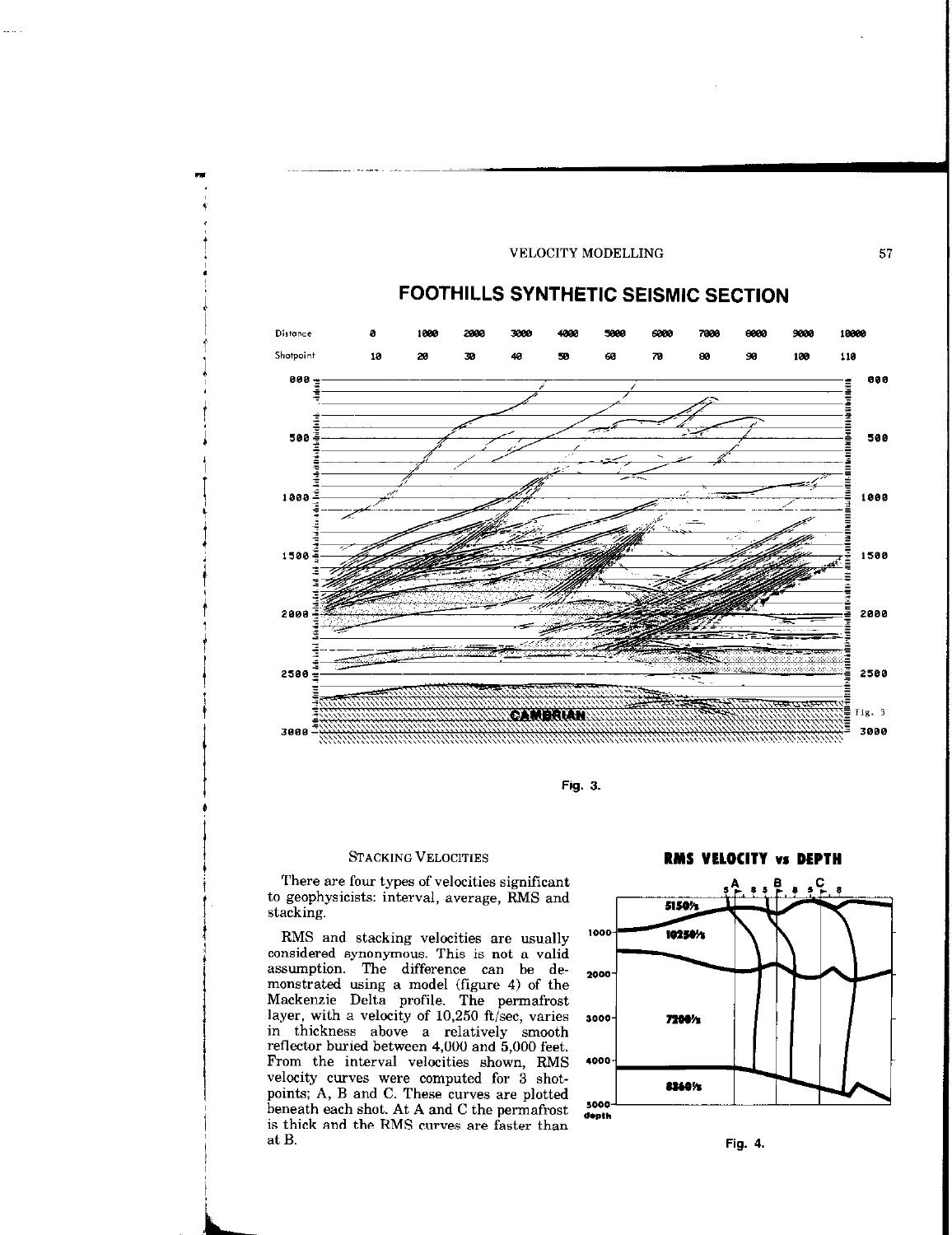With this plotting format, the RMS Stacking velocities, on the other hand, must differences are difficult to recognize. They are be obtained directly from the seismic data;<br>more obvious on Figure 5 where velocity they cannot be computed from interval more obvious on Figure 5 where velocity down to the reflector is displayed as a continuous curve in what will be called the velocity horizon for marker "A" of the seismic velocity horizon format. This format will be line (figure 6) indicates that stacking used on all subsequent displays. velocities are in a galaxy of their own! The



The RMS velocity for marker A (figure 5) has a regional variation of  $1,500$  ft/sec across the profile and some minor fluctuations on the right part of the horizon. RMS velocities are computed directly from interval velocities and react in a smooth, predictable fashion to any geology change. Only a slight variation is observed in response to the 800 feet change in permafrost at B. The produced input can be produced.

velocities alone. The optimum stacking stacking velocity shows wild swings of almost 3,000 ft/sec compared to smooth RMS changes of only 500 ft/sec (figure 5). These stacking velocities are from real seismic data from the Mackenzie Delta profile. Stacking velocities can add a new dimension to interpretation of the subsurface.

# **POOO** THE INTERACTIVE TERMINAL

To show that these stacking velocities are real and how they are produced by geology changes, an interactive terminal was used to create synthetic seismic data. Interactive modelling (figure 7) simulates field conditions such as spread, trace spacing and fold and applies this field system to a geologic model. For the following examples, a 24 trace spread with 220 feet trace spacing was used to create 2400% subsurface coverage. Through ray tracing, seismic travel paths are simulated and the synthetic field records created are subsequently processed in the same manner as seismic data. On the interactive terminal, displays of depth and synthetic responses of both time and stacking velocity for any model







Fig. 6. Fig. 7.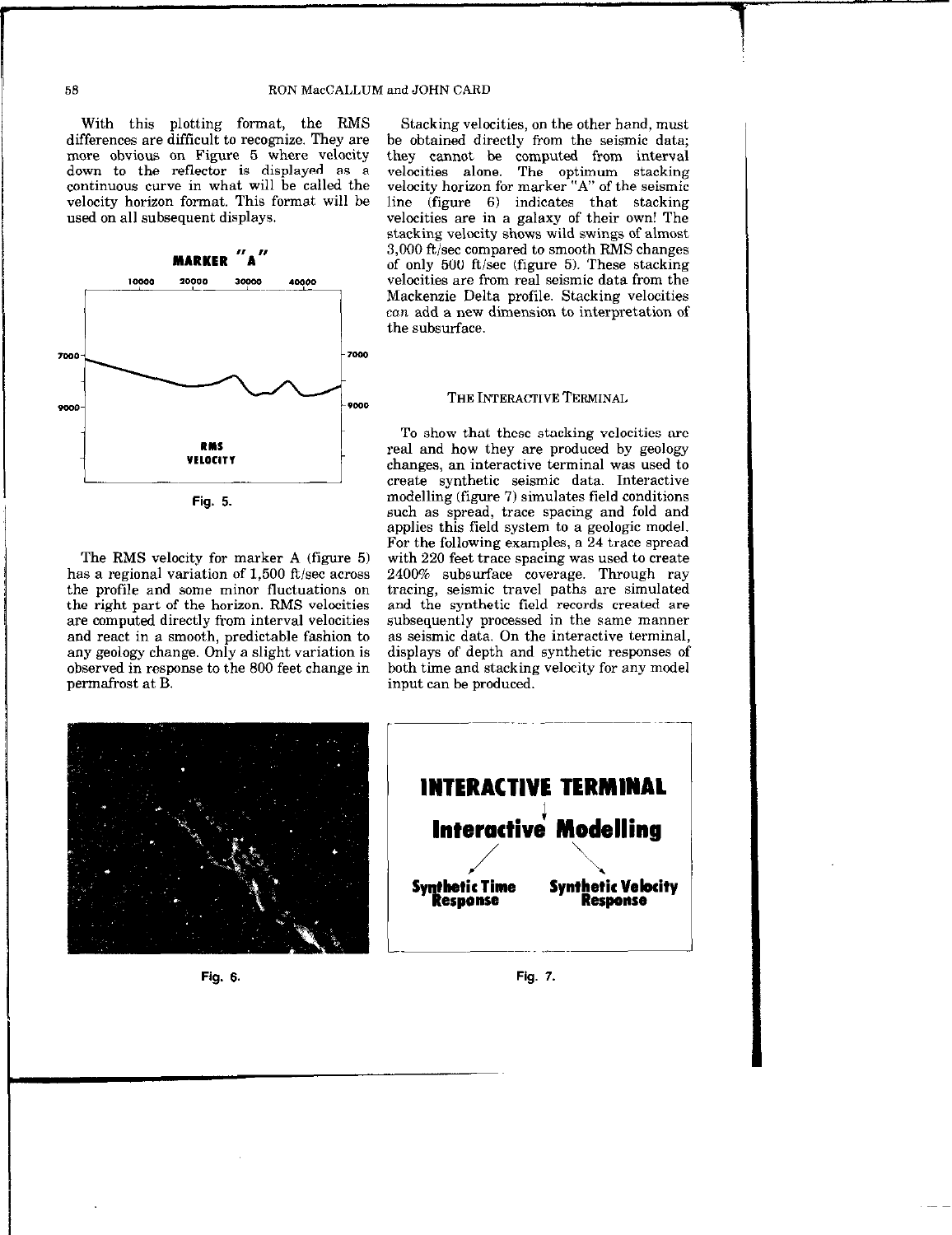The following figures demonstrate that<br>eologic changes do produce velocity geologic changes do anomalies on seismic reflectors and indicate the parameters which affect the magnitude and shape of the stacking velocity curves.



On the left half of Figure 8 is a depth model indicating the thinning of a permafrost layer. The permafrost is 1,300 feet thick and it has a velocity of 12,000 feet per second (Permafrost this thick does exist in the Mackenzie Delta). It is enclosed by a  $5,000$  ft/sec mud layer on the surface and an  $8,000$  ft/sec sedimentary sequence below. The permafrost thins by 109 feet across the profile and we will examine the effects of this thinning on two reflectors, the one shown at 5.000 ft and another at 12,000 ft which is not shown. This model should interest the Arctic explorationists.

On the right half is a model typical to the plains of Alberta. Glacial drift is shown thickening by 205 feet. The effects of this change on the 5,000 foot and 12,000 foot reflectors will also be examined.

These two models represent near surface problems. Buried geologic changes, such as overthrusts in the Foothills, create similar anomalies on deeper reflections. Our examples will apply to all conditions.

On Figure 9, the time and stacking velocity responses from the 5,000 foot reflector are shown. In time, both models created a 30 ms

STACKING VELOCITY ANOMALIES delay which develops smoothly across the profile, conforming to the smooth change in near surface geology. In stacking velocity, the changes are not so smooth and intuitively obvious. An anomalously low stacking velocity is observed where the BMS velocity should be high (at surface position 5500 ft) and an anomalously high stacking velocity is created where it should be low (at surface position 8,000 ft). The super low/super high velocity pair created by a smooth change in overlying geology is the stacking velocity anomaly.



From the  $12,000$  foot marker (figure 10), the stacking velocity anomaly has the same shape with even greater amplitude. More magnification is put on the near surface geologic change even though the time shows the same 30 ms. delay.

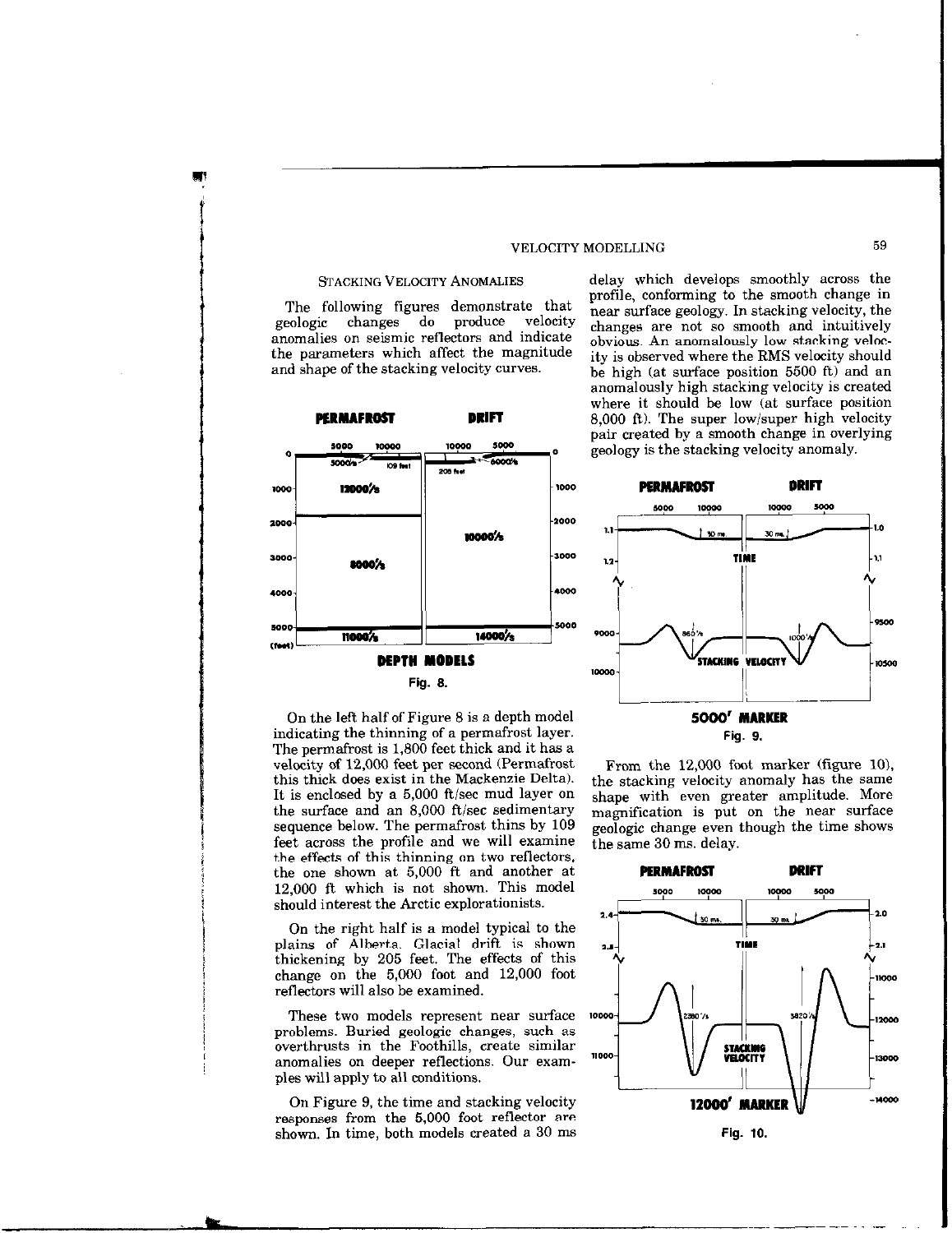offset traces are delayed or accelerated "slope". relative to near trace arrivals because the rays travel through different geology. The rays travel through different geology. The 5000' MARKER 12000' MARKER<br>distortion is particularly significant on deep<br>reflectors where normal moveout is small and 5000 10000 10000 10000 reflectors where normal moveout is small and therefore very large velocity anomalies are created.

Stacking velocity anomalies are produced by geology changes and the magnitude of the anomaly depends, at least in part, on the depth to the event upon which the analysis is made. The magnitude also depends on the amount of geologic change. In Figure 11, permafrost is present across the profile but thins by 408 R in the centre. (A more realistic permafrost model would have melting occurring on the bottom surface also. The effect of that extra thinning will be ignored at this time.)



Figure 12 shows the effect of this permafrost change on both the 5,000 ft and 12,000 ft reflectors. In time, both events have a 100 ms static anomaly. At  $5,000$  ft (on the  $1000$ left), the velocity anomaly is now  $3,500$  ft/sec but at the 12,000 ft marker, the anomaly is in excess of 18,000 ft/sec. When the distortion<br>
approaches 100% of the normal moveout, the<br>
velocity effects are phenomenal.<br>
So far it has been shown that the stacking FE, approaches 100% of the normal moveout, the

So far it has been shown that the stacking  $(1000)$ <br>velocity anomaly is affected by the amount of **DEPTH MODELS** geologic change and by the depth of the Fig. 13.

These wild swings in stacking velocity are marker being examined. Two other parametcreated by distortion of normal moveout in ers which affect the magnitude and character the CDP gathers. Reflections recorded on long of the anomaly are: "spread length" and



The interaction of these two parameters will be demonstrated using the models shown on Figure 13. The change in permafrost thickness is the same as the previous model  $(408 \text{ ft})$  but the slope on the top permafrost surface is reduced to  $5.3^\circ$  so that the geologic change occurs across 1 spread length on the  $2000$  left. On the right, the slope is reduced to 3.5° and the change occurs over 1% spread lengths.  $1$ -3000 On Figure 14, the resulting time and stacking velocity horizons for the reflector at 5,000 ft 4000 are shown. The time anomalies change only in slope but the stacking velocity anomalies

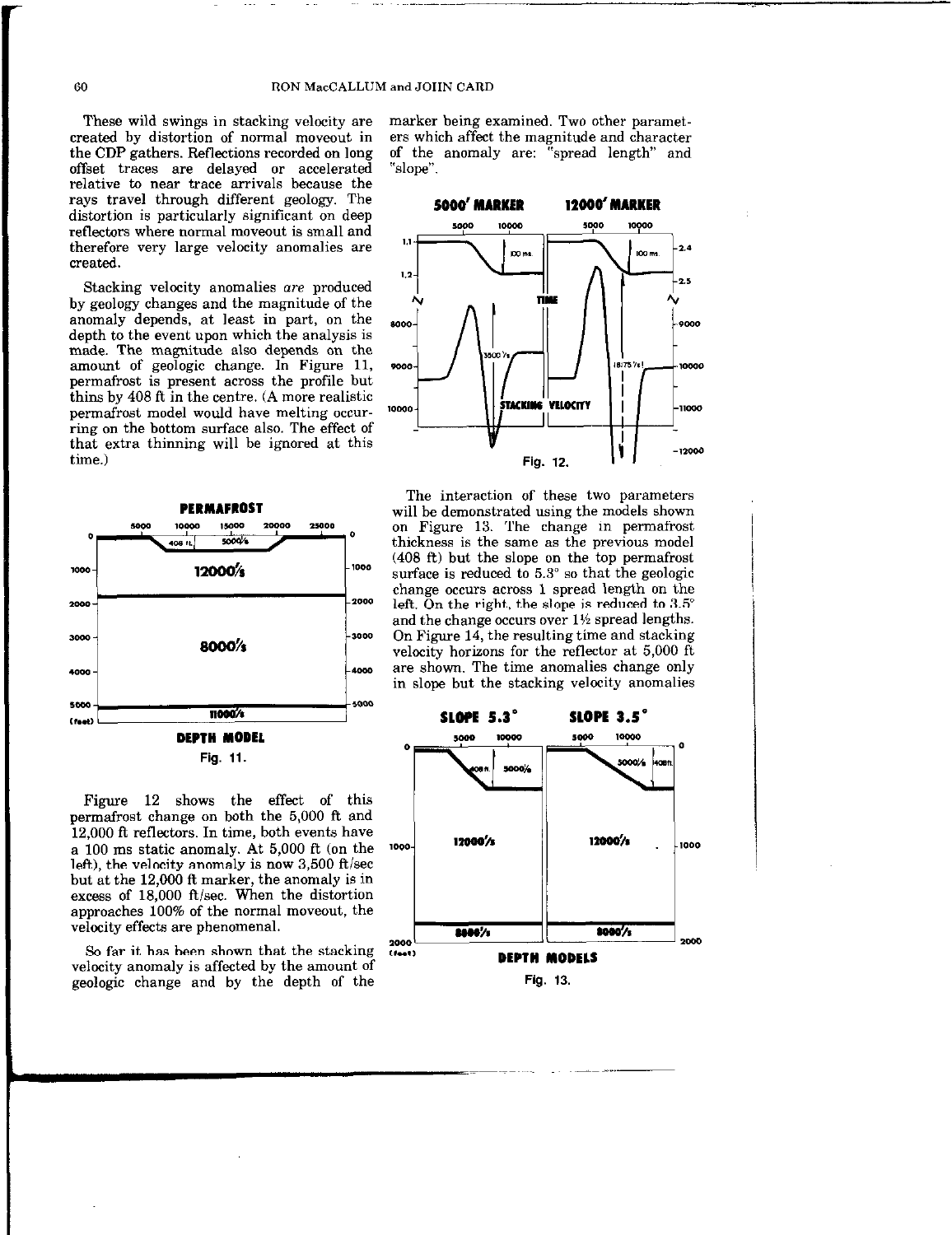6,000 ft/sec with the slope of 5.3°. In the 3.5° interactive terminal. slope model, the character of the anomaly changes and the amplitude reduces to ONLY 3,040 ft/sec. The Monet of the Monet Monet Monet Monet Monet Monet Monet Method

change in both magnitude and character. another to keep the velocity anomalies clearly Similarly on the 12,000 ft marker (figure 15), defined. Interpretation of stacking velocity the velocity anomaly which was  $18,000$  ft/sec anomalies in real seismic data is extremely on the previous model is reduced to less than difficult except through modelling on the

SLOPE 5.2" SLOPE 3.5" The flowchart (figure 16) shows how the interactive terminal is used in an "interpretation mode". Reflection time and stacking velocity are computed from real seismic data and displayed on the terminal screen. Superimposed are the time and velocity horizons generated from a model. These four responses are compared and the model is adjusted iteratively until a satisfactory match is attained.

### 5000 10000 5000 10000  $1.1$  $\mathbf{u}$ ,  $\Box$ iOO mi  $100 m$  $1.2$ TIME 9000 2000 **STACK MA VELOCITY** 10000 L II 5000<sup>'</sup> MARKER Fig. 14. CONTINUOUS VELOCITY ANALYSIS

SLOPE 3.5°

# 10000 INTERACTIVE MODELLING

STANDARD PROCESSING **WITH** 

4

5000 10000 10000 5000  $2.4$  $2.4$  $00 -$ **IOO** m  $2.5$  $2.5$ 9000 9000  $3370h$ 3040 % 10000 10000 11000 1000 12000' MARKER 12000- $-12000$ 

SLOPE 5.3°



These figures begin to introduce the These rigures begin to introduce the INTERACTIVE MODELLING - A CASE STUDY complications in stacking velocity anomalies in real seismic data. In the earth, changes do The technique will be demonstrated using not necessarily occur with the right degree of selected displays from a study of the slope to match the seismic spread and neither Mackenzie Delta seismic line shown earlier

are the geologic changes isolated from one (figure 1). To supplement this time display,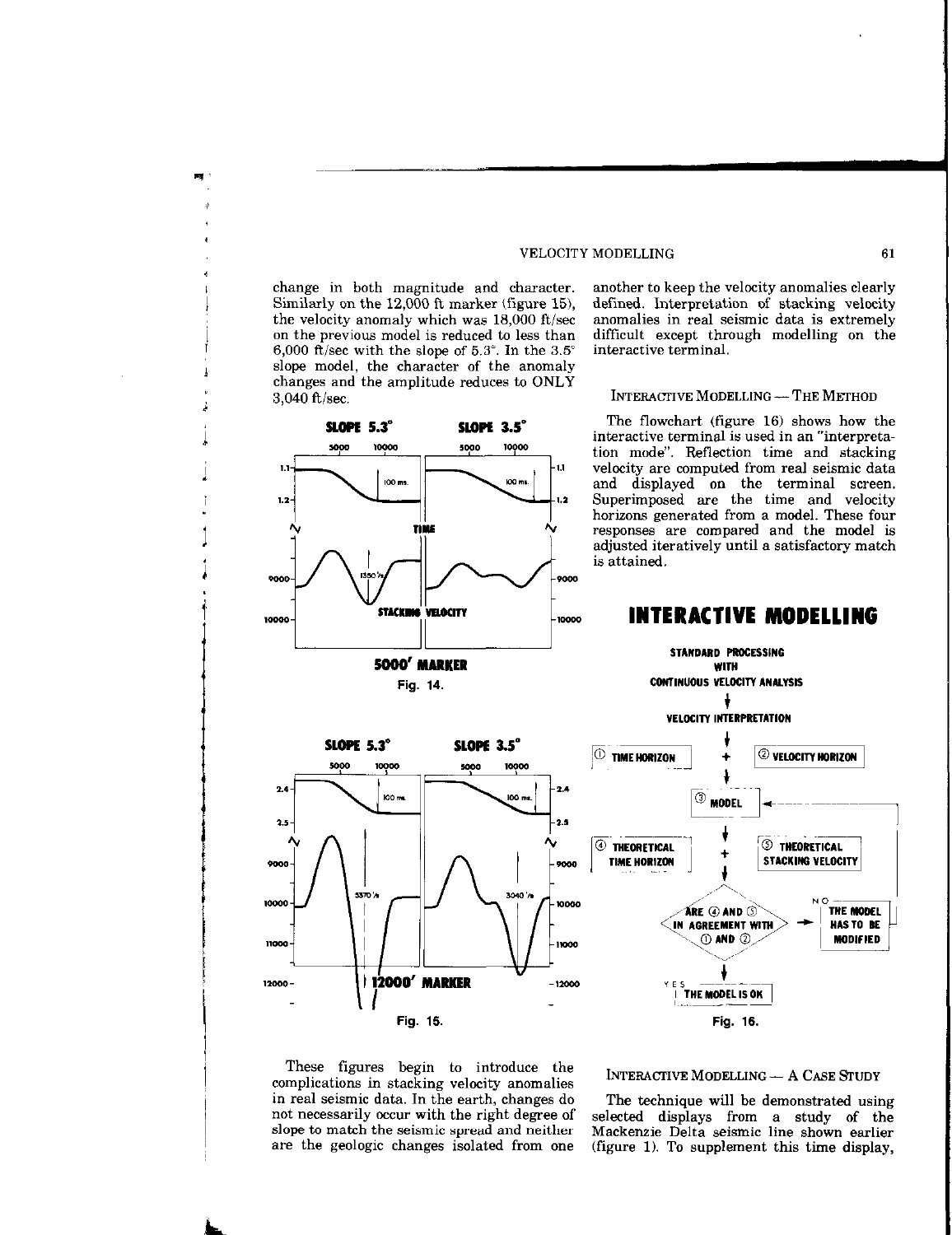

### Fig. 17.

stacking velocity is added (figure 17). Results of continuous velocity analysis along four horizons are displayed, on logarithmic scaleplots The top velocity horizon is from the event marked "A" on the time section and the deepest from event "B". Geologically, the area is expected to have only Tertiary sediments within which velocity increases linearly with depth. Stacking velocity horizons should then be reasonably constant, but they are not. Velocities exhibit wild fluctuations which apparently align vertically and increase in amplitude on the deeper markers. Distortion due to permafrost is the logical cause of these anomalies and since no reflections are obtained from permafrost boundaries (Card, 1977), variations in that shallow layer must be deduced from anomalies created on deeper reflectors.

Time and stacking velocity for horizon "A" are reproduced on the interactive terminal 10000screen (figure 18). They appear in thin black lines, with the velocity scale now linear

(making the fluctuations even more obvious). Superimposed with thicker lines are the responses of an initial synthetic model; time flat at approximately 1.05 seconds and

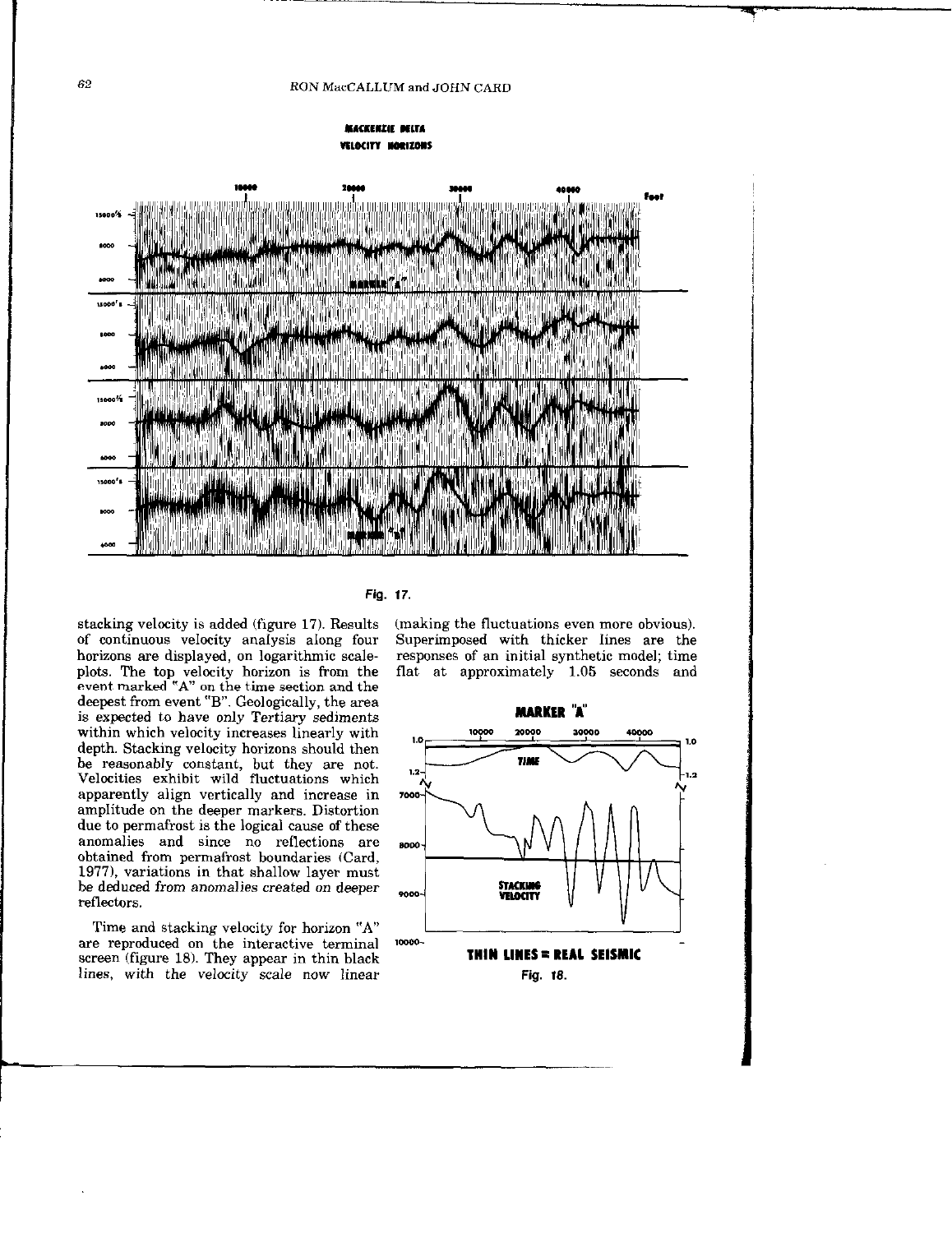overlying the flat reflector at  $4,300$   $\hat{\text{ft}}$ . The obvious first adjustment is to thin permafrost to the left (figure 20). This change in the near. surface layer affects time and stacking velocity for marker "A" (figure 21). The  $M_A N$ regional trends are approximated and now anomalies. The interpretation technique is selected and the permafrost layer thickness is adjusted until a match in responses is obtained.

stacking velocity constant at approximately velocity is starting to approach the real  $8,300$  ft/sec. These responses are from an seismic data but further changes to the model seismic data but further changes to the model<br>are needed to make the match better. Notice initial model (figure 19) having flat layers of are needed to make the match better. Notice mud, permafrost and sedimentary sequence at the left end of the profiles, along the mud, permafrost and sedimentary sequence at the left end of the profiles, along the overlying the flat reflector at 4,300 ft. The regional trends, no adjustment has been made to the permafrost layer and the response is still linear.





show in the time response and the stacking

Fig. 20. obtained (figure 23). The permafrost layer, which started out flat, now shows regional Figure 22 shows responses at an inter- thinning to the left, interrupted by two major mediate stage. Anomalies are beginning to anomalies and several minor fluctuations, show in the time response and the stacking some of which do not show on the figure. Each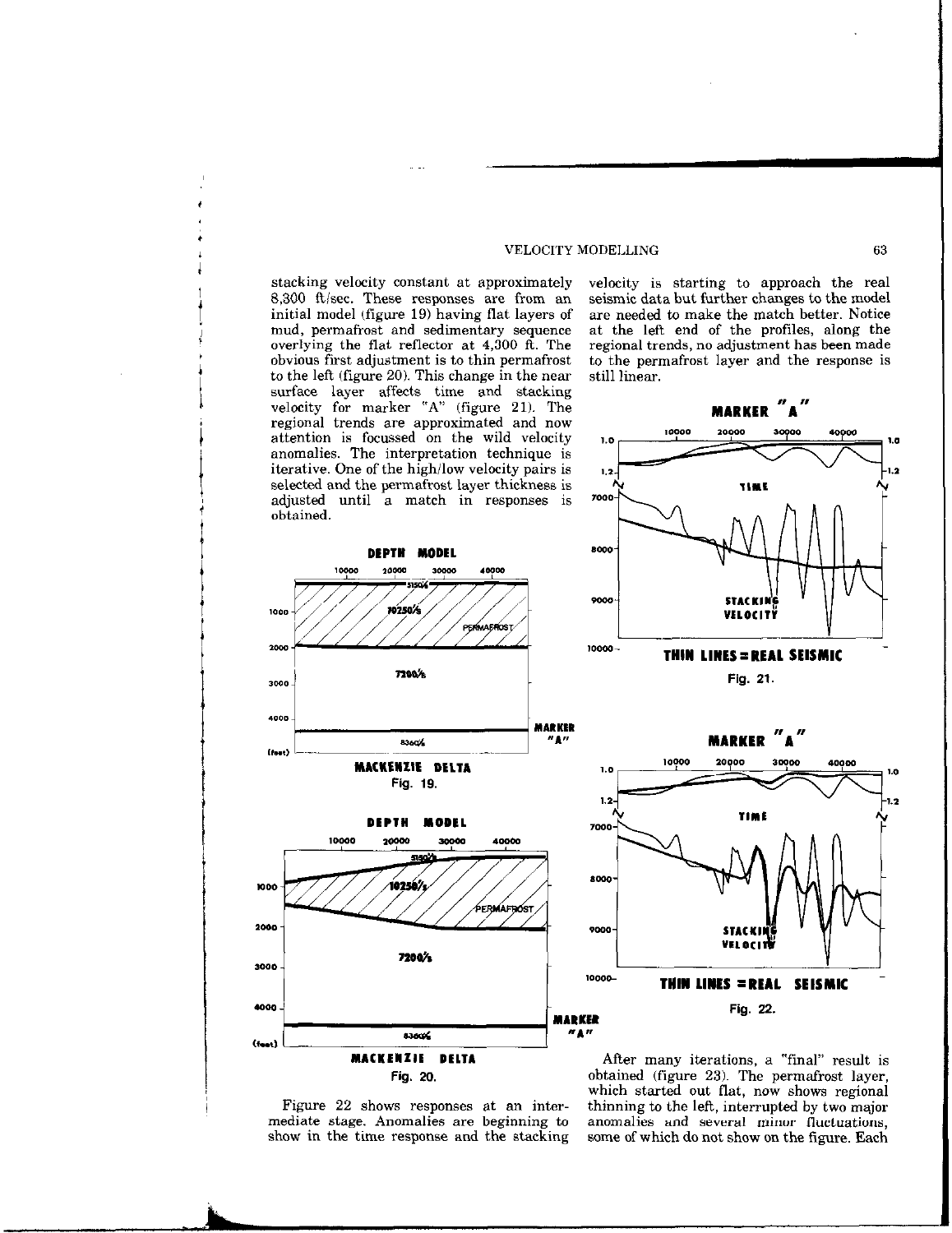$2.2$ 

 $2.4$ 

8000

of these fluctuations produce noticeable effects in the stacking velocity curves even though some of them indicate less than 50 feet of permafrost change. The final time and

(figure 25). Again, time and stacking velocity match remarkably well. Some minor adjustments could still be made but already the interpretation procedure used has shown that the two saddles in the original time section are entirely false and that the whole regional structure has been distorted by the permafrost layer.

**MARKER** 

20000

10000

Fig. 25.

n II



The structure on marker "A" shown in Figure 23 is not absolutely accurate. Further refinements could be made but were not necessary in this study because prime interest was in the variation of permafrost along the profile. This seems like a common statics problem. But notice the statics are of 200 ms magnitude in both local anomalies and regional trend. No conventional statics approach will handle these changes, and further, no conventional approach would provide any geologic control on the layer which caused the original disturbances.

VELOCITY

THIN LINES = REAL SEISMIC

### **CONCLUSION**

stacking velocity results are shown on Figure stacking velocity results are shown on Figure<br>24. The synthetic responses (thick lines) tation of the permafrost geology has been match very well to the real seismic data (thin lines). Remarkably, most of this match was obtained by adjusting only the permafrost layer. Some structure was detected at 4,000 ft. layer. Some structure was detected at 4,000 ft This technique is applicable on many in order to get travel times to match but this statics type problems — permafrost, glacial structure has essentially no effect on the stacking velocity anomalies. The permafrost stacking velocity anomalies. The permafrost subsurface interpretations including thrust<br>interpretation thus developed can be checked fault and reef plays. In each, geological interpretation thus developed can be checked fault and reef plays. In each, geological

developed based only on time and stacking<br>velocity anomalies on deeper events.

statics type problems  $-$  permafrost, glacial drift, sand dunes  $-$  and on complicated changes distort reflection events from deeper